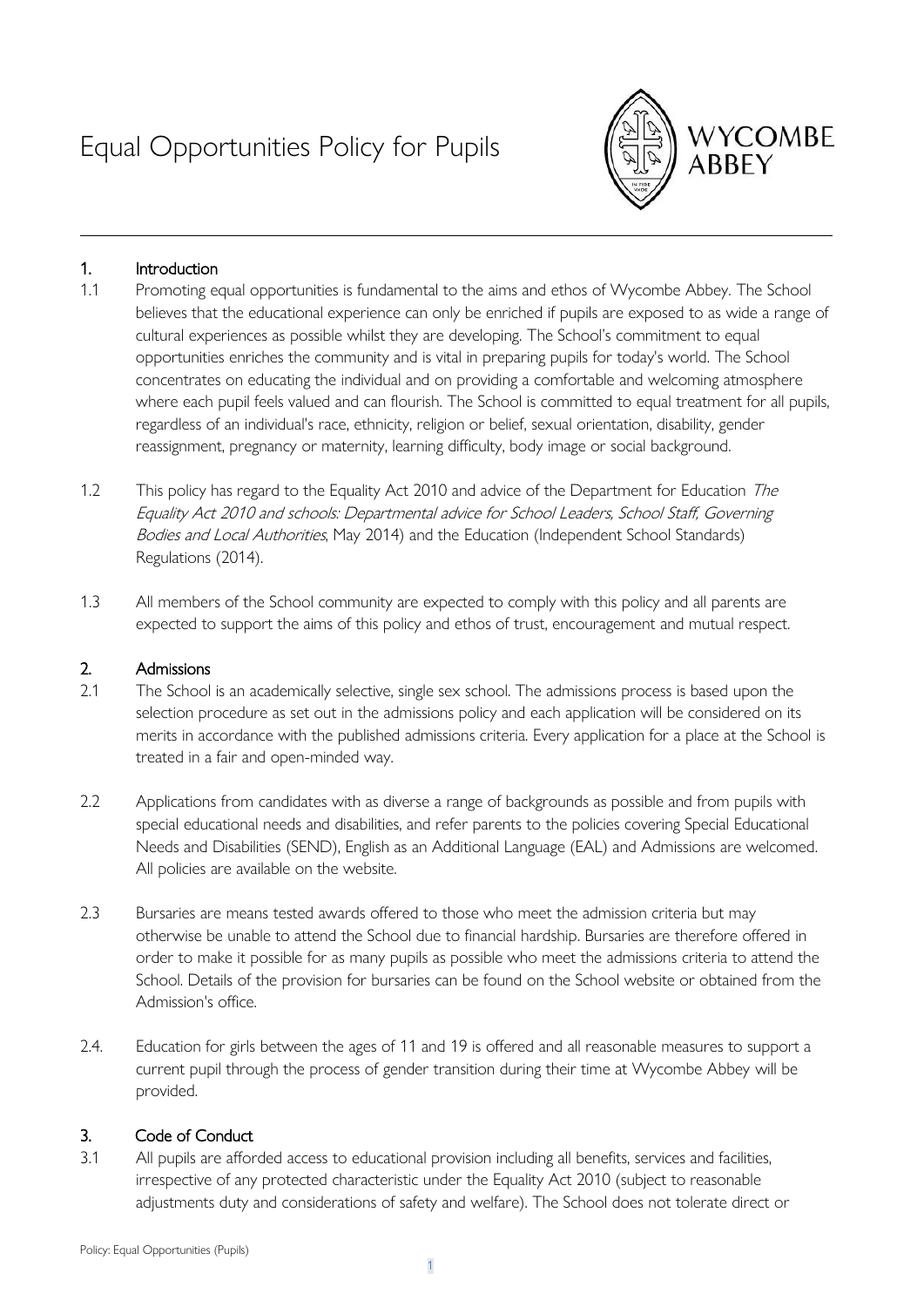indirect discrimination, harassment or victimisation in any form, whether or not it was intentional. Discrimination, harassment and victimisation in all their forms are unlawful and unacceptable. The Schools Behaviour, Rewards and Sanctions Policy and Anti-Bullying Strategy policy contain clear procedures for dealing with any misconduct or bullying type behaviour amongst pupils, which is related, for example, to a pupil's race, ethnicity or SEND. Both Policies are published on the website. Staff who act in breach of this policy will be managed in accordance with the Schools Disciplinary procedures.

- 3.2 The Headmistress, the Executive Leadership Team, Housemistresses, the Chaplain, Lead teacher for Diversity and Inclusion and the Health Centre staff play an active role in monitoring the implementation of the School's policy on equal opportunities. In assemblies, tutor periods, chapel services and enrichment events, as well as academic lessons and co-curricular activities (e.g. Wellbeing, Religious Studies, Drama, English), the aim is to:
	- promote tolerance of each other and respect for each other's position within the School's community, paying particular regard to the protected characteristics under the Equality Act 2010;
	- promote positive images and role models to avoid prejudice and raise awareness of related issues;
	- foster an open-minded approach and encourage pupils to recognise the contributions made by different cultures;
	- help pupils to understand why and how the School will deal with offensive language and behaviour;
	- help pupils to understand how the School will deal with any incidents promptly and in a sensitive manner.

# 4. Uniform

- 4.1 Parents should be aware that all pupils are required to wear a uniform until the end of LVI (Year 12). The Headmistress will consider requests from parents and pupils regarding variations to the uniform where necessary (such on religious grounds) and will act reasonably through consultation and in dialogue with parties concerned.
- 4.2 Variations to the uniform will have to be consistent with the School's ethos and policy on health and safety and be reasonable in all the circumstances including in light of the School's obligations under the Equality Act 2010. The Headmistress may take expert advice, and will normally arrange to meet the parents to discuss the implications of such a request.

# 5. Reasonable Adjustments for Pupils with a Disability

- 5.1 The School has an ongoing duty to make reasonable adjustments for pupils with a disability to ensure they do not suffer a substantial disadvantage in comparison with other pupils. Where required to consider reasonable adjustments the School will consult with parents as appropriate about what reasonable adjustments, if any, can be made to avoid their child being put at a substantial disadvantage. Careful consideration will be given of any proposals for auxiliary aids and services in light of a pupil's disability and the resources available to the School. The Special Educational Needs and Disabilities policies are available via the School's website.
- 5.2 The School an Accessibility Plan in place, available on request from the Bursar. The plan sets out to increase the extent to which disabled pupils can participate in the curriculum, to improve the physical environment for the purpose of increasing the extent to which disabled pupils are able to take advantage of education and benefits, facilities or services provided, and improve the delivery to disabled pupils of information which is readily accessible to pupils who are not disabled.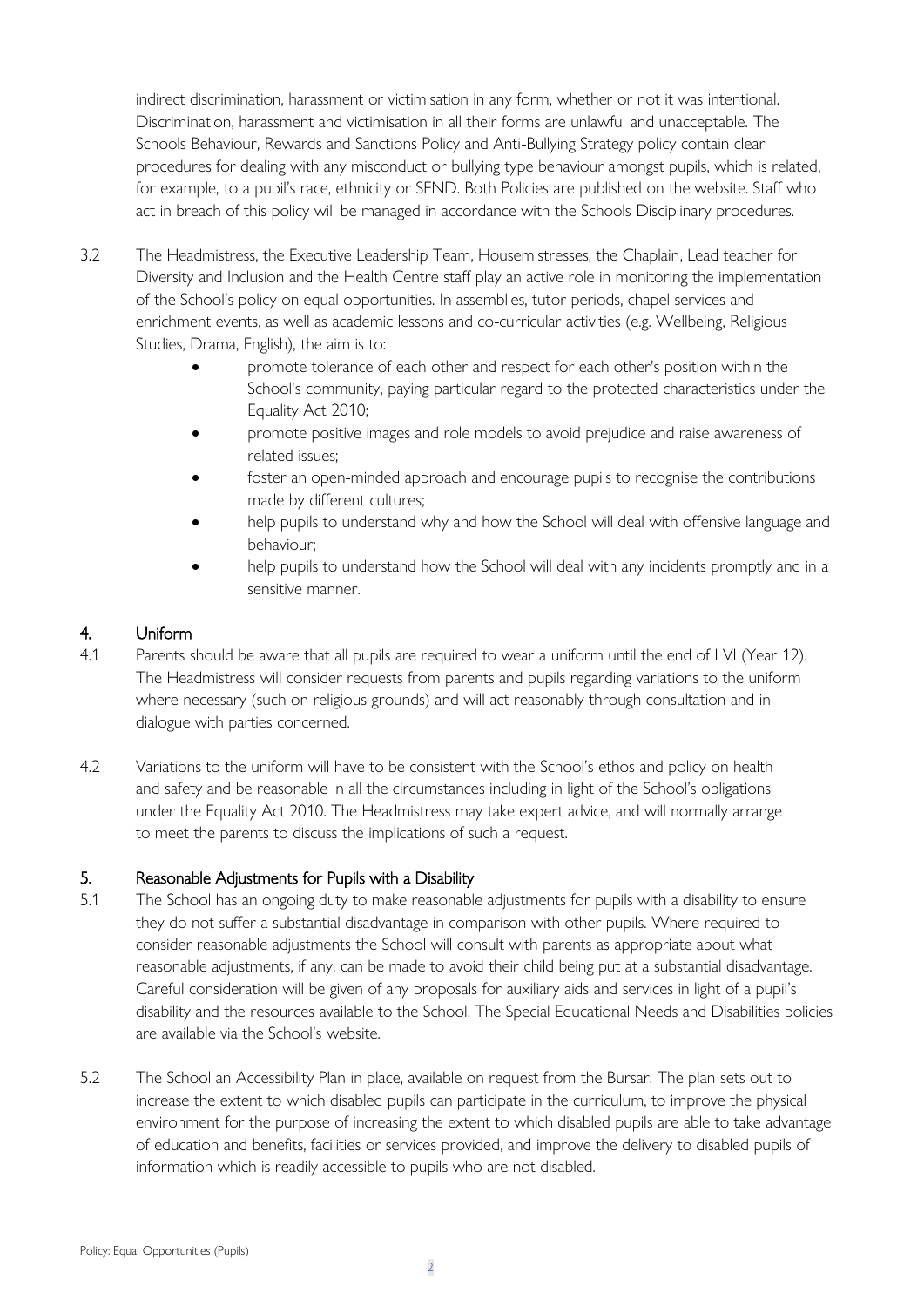# 6. English as an Additional Language (EAL)

6.1 In order to manage the high academic and social demands of Wycombe Abbey, pupils must be fluent English speakers. Tuition in English as an Additional Language (EAL) can be arranged at the parent's expense. Further information can be found in the EAL Policy, available on the website.

#### 7. Special Dietary Requirements

7.1 All pupils are expected to eat School meals, but individual requirements based upon attested medical grounds will be catered for. The School is also alive to those with dietary requirements based on religion and will meet these where possible. Further detail is available in the Catering and Food Hygiene Policy.

# 8. Christian Ethos

- 8.1 Although the School has a Christian foundation and values, the School does not select for entry on the basis of religious belief, and we welcome pupils of all faiths and none. The opportunity for each pupil to practise their own faith so far as is possible within the constraints of the School day are offered. Fundamental British values of democracy, individual liberty and mutual respect and tolerance of those with different faiths and beliefs are actively promoted.
- 8.2 Parents should also be aware that all pupils are expected to attend School Chapel services on weekday mornings, Whole School singing on a Friday evening, and full boarders are expected to attend Sunday services when in School. There are other occasions as well when all pupils would be expected to attend Chapel services (e.g. Whole School Carol Services). Day Boarders are welcome to attend Sunday services. Pupils from religious backgrounds other than Church of England are given the opportunity to pursue their religious beliefs. For example, arrangements for Catholic pupils to attend Sunday Mass and take Confirmation classes. There is an active Islamic Society within the School. The School will work with parents and pupils to provide access to religious services and instruction as appropriate.
- 8.3 Saturday School is compulsory for all pupils; though special arrangements can be made for pupils to celebrate important religious festivals.

#### 9. Monitoring

- 9.1 The School monitors the Equal Opportunities Policy regularly and report to Council in order to ensure its effectiveness. As part of that process, all pupils are invited to complete an ethnic monitoring survey. The survey uses the same ethnic categories as the Government uses in the national census. The School hopes that all pupils will feel able to participate in the ethnic monitoring scheme.
- 9.2 The Privacy Notice for Parents and Pupils is available on the website.

#### 10. Complaints

10.1 Hopefully parents and pupils do not have any concerns or complaints about the operation of this Equal Opportunities Policy. If parents do have any complaints, these will be managed in accordance with the Complaints Procedure (which is available on the website).

Reviewed **August 2021** 

Member of staff **Deputy Head (Pupils)**